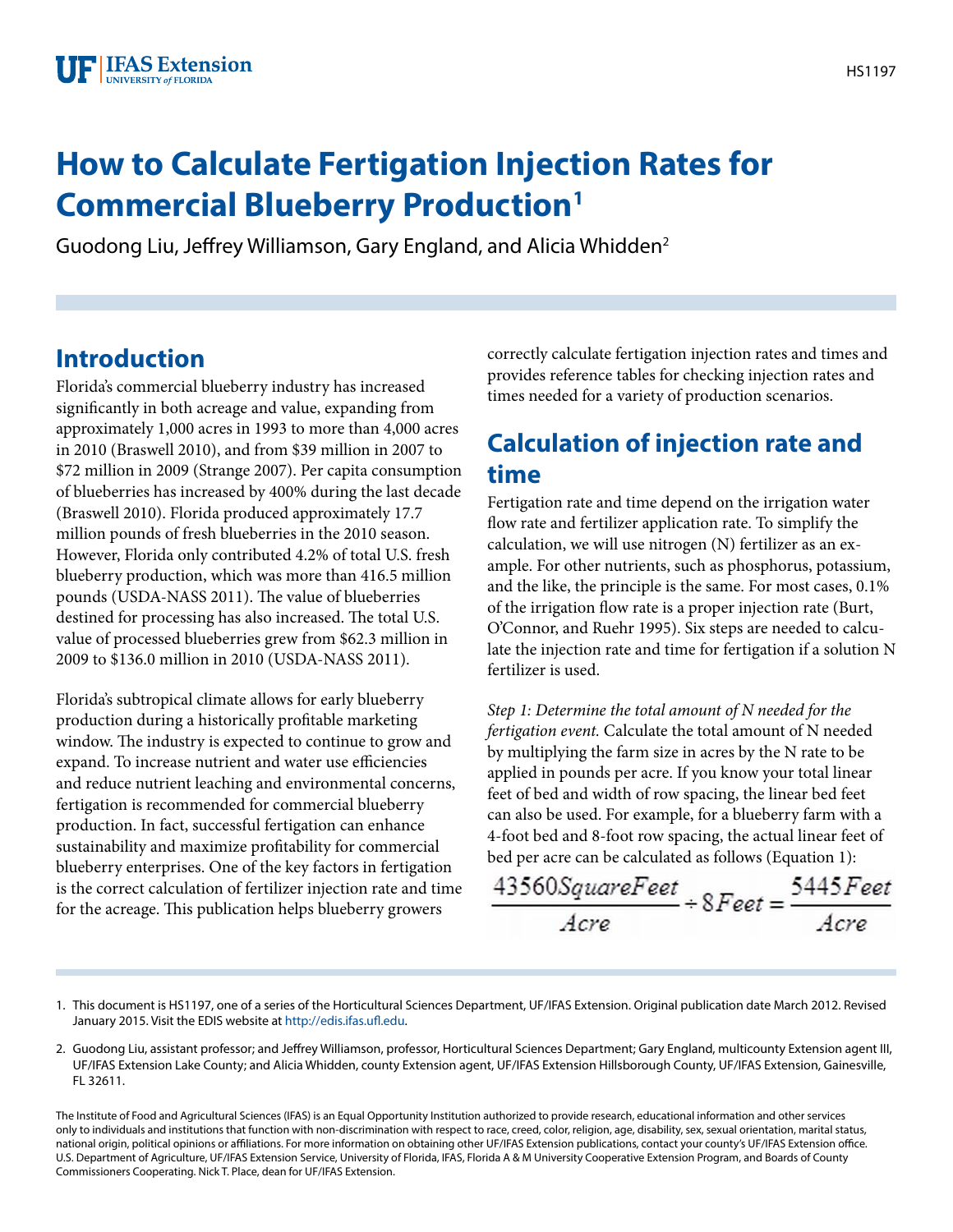In other words, the rate of N divided by the linear bed feet gives the amount of N per linear bed foot to be applied. Multiplying the total linear feet of bed and the amount of N per linear foot of bed provides the total amount of N for the fertigation event. For calculating recommended fertilizer rates in raised-bed, mulched cultural systems, see [http://](http://edis.ifas.ufl.edu/ss516) [edis.ifas.ufl.edu/ss516](http://edis.ifas.ufl.edu/ss516).



Figure 1. For a 4-foot irrigated bed within an 8-foot row spacing, the area that receives fertigation is half of the total, or "real estate," area. Thus the actual bed area of the farm equals 50% of the farm area. However, all IFAS-recommended fertilizer rates are given on a "real estate" acre basis. The amount of fertilizer to apply is calculated based on the entire area of the blueberry farm, regardless of the width of the bed to which the fertilizer is applied. Credits: Guodong Liu, UF/IFAS

*Step 2: Calculate the total weight of liquid fertilizer needed for fertigation.* The total weight depends on both total N to be applied and the grade of the selected N fertilizer solution. For instance, UAN-32 (urea-ammonium nitrate solution, 32-0-0) contains 32% N by weight. The total weight of the fertilizer solution to apply is equal to the total N needed (from Step 1) divided by the N concentration (0.32 in this example). For example, if you need 100 pounds of N for a particular fertigation event, how much UAN-32 do you need? Divide 100 pounds by 0.32. You need 312.5 pounds of UAN-32.

*Step 3: Calculate the number of gallons of liquid N fertilizer.*  This number is determined by the density of liquid N fertilizer. Every solution fertilizer has a density listed on the fertilizer label. For example, 1 gallon of UAN-32 weighs 11.05 pounds; thus, the density of this particular fertilizer is 11.05 pounds per gallon. The amount of fertilizer in gallons to apply is calculated by dividing the total weight of solution fertilizer (from Step 2) by the density.

*Step 4: Calculate the dilution factor.* The dilution factor is determined using the N concentration of the solution N

fertilizer and the target N concentration in the irrigation water (parts per million [ppm]) for the fertigation event. The fertilizer grade (e.g., 32%) should first be converted into ppm by multiplying it by 1,000,000. The fertilizer concentration in ppm (e.g., 320,000 ppm) is then divided by the target N concentration (e.g., 150 ppm). The result is the dilution factor.

*Step 5: Calculate the injection rate.* The injection rate is determined by dividing the irrigation water flow rate (e.g., 1,000 gallons per minute) by the dilution factor (from Step 4).

*Step 6: Calculate the injection time.* Injection time is determined by dividing the number of gallons of solution N fertilizer needed (from Step 3) for the fertigation event by the injection rate (from Step 5).

### **Practical example**

We will use UAN-32 (32% N, 11.05 pounds per gallon) to apply 5 pounds N per acre to a 5-acre blueberry field with 8-foot spacing. The irrigation flow rate is 1,000 gallons per minute and the target N concentration in the irrigation line is 150 ppm. To calculate the injection rate and time:

*Step 1*: Total N: 5 lb/acre  $N \times 5$  acres = 25 lb N

*Step 2*: Pounds of UAN-32: 25 lb N ÷ 0.32 = 78.1 lb UAN-32

*Step 3*: Gallons of UAN-32: 78.1 lb ÷ 11.05 lb/gal = 7.0 gal

*Step 4*: Dilution factor: 0.32 × 1,000,000 ppm ÷ 150 ppm = 2,133.3

*Step 5*: Injection rate: 1000 gal/min ÷ 2133.3 = 0.47 gal/min

*Step 6*: Injection time: 7.0 gal ÷ 0.47 gal/min = 15 min

Therefore, in this particular case, 7.0 gallons of UAN-32 are needed for the fertigation event.

For different-sized blueberry farms with 1,000 gallons per minute irrigation flow rate at target N concentration of 150 ppm N and using UAN-32 as the N source, the corresponding gallons of UAN-32 and injection time can be found in Table 1. Here, 150 ppm N is recommended because if the N concentration is too low, the plants may not be able to get sufficient N. The fertilizer should not exceed 200 ppm in fertigation (Krewer and NeSmith 2012). This example uses UAN-32. Other soluble fertilizers can also be used in fertigation. If using double drip tape per bed, the injection time can be shortened by up to 50%.